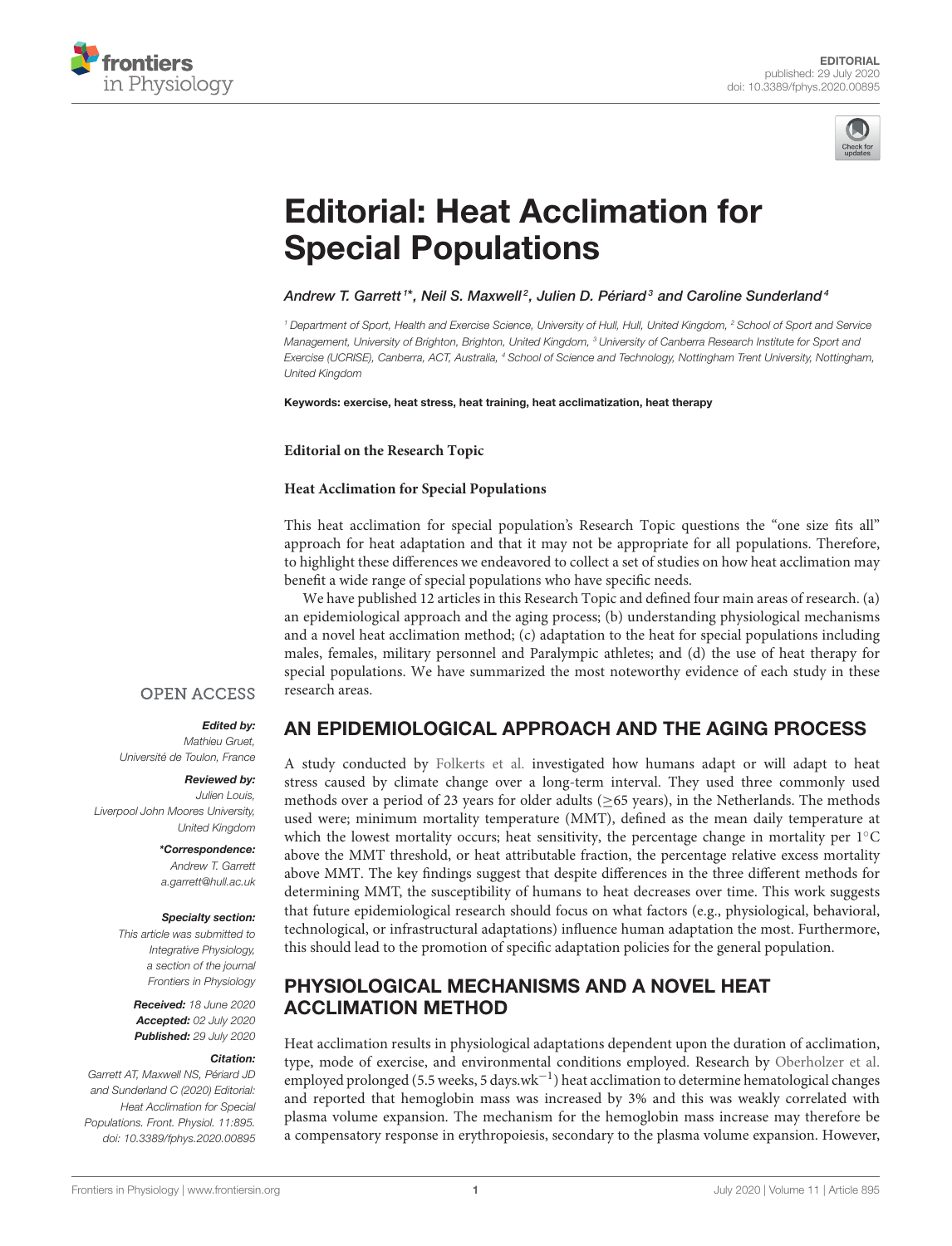a study conducted by [Kampmann and Bröde](https://doi.org/10.3389/fphys.2019.01524) that employed prolonged heat acclimation over a minimum of 3 weeks, walking for 3 h per session showed that energy expenditure  $(Q_{10} \text{ effect})$ and thermal cardiac reactivity were unaltered by heat acclimation status. Overall, oxygen uptake increased by 7% and heart rate by 39–41 bpm, per degree increase in rectal temperature, which was independent of heat acclimation. Therefore, this has implications for the methods and models employed, using  $Q_{10}$  effect and thermal cardiac reactivity, for workplace heat stress assessments.

With more sporting' events taking place in hot environments, and global warming increasing temperatures, novel and practical acclimation methods are being investigated and employed. [Heathcote et al.](https://doi.org/10.3389/fphys.2019.01381) investigated the effects of the length of time delay (10 min, 1, 8 h) between running in temperate conditions and the acute thermoregulatory responses to 30 min of hot water immersion (39<sup>°C</sup>). Findings recommended undertaking hot water immersion within 10 min of completing training to maximize core temperature and heart rate responses and thus acclimation stimulus.

# ADAPTATION TO THE HEAT FOR SPECIAL POPULATIONS INCLUDING MALES, FEMALES, MILITARY PERSONNEL, AND PARALYMPIC ATHLETES

Heat acclimation is widely accepted as the primary intervention one can adopt to optimize performance and work output in the heat [\(Racinais et al., 2015\)](#page-2-0). In a meta-analysis, Benjamin et al. [examined the magnitude of change in maximal oxygen](https://doi.org/10.3389/fphys.2019.01448) consumption ( $\dot{V}O_{2max}$ ), time to exhaustion, time trial, mean power, and peak power tests following heat acclimation. It was shown that acclimation provided the largest performance enhancement in time to exhaustion tests, followed by time trial, mean power, and peak power tests. The authors identified several factors that had affected the results of these performance tests, such as the method of heat acclimation induction, fitness level of participants and heat index.

Research by [Mikkelsen et al.](https://doi.org/10.3389/fphys.2019.01372) examined whether heat acclimation adaptations improved aerobic capacity and performance in cool conditions by comparing two groups of participants training for 5.5 weeks, one in the heat and the other in cool/control conditions. The authors noted that when tested in cool conditions, participants having been heat acclimated did not improve peak power output or aerobic capacity during atest. However, time trial performance in cool conditions improved in the heat acclimation group, albeit to a similar extent than the cool/control group. They concluded that training in the heat is not superior to training in normal conditions for improving aerobic power or time trial performance in cool conditions.

In a more short-term heat acclimation and sprint performance-oriented paper, [Garrett et al.](https://doi.org/10.3389/fphys.2019.01458) focused on the performance responses of female participants when controlling for menstrual cycle. Results indicated an improvement in mean power during maximal sprinting across the 5-day intervention, in line with reductions in core temperature and heart rate, and an increased plasma volume.

Military personnel face unique situations, such as shortnotice deployment to hot operational environments that can present medical, occupational, and logistical challenges. In their review, [Parsons et al.](https://doi.org/10.3389/fphys.2019.01485) characterize the physical challenges that military training and deployment present, consider how heat acclimation can augment military performance in hot environments, and identify potential solutions to optimize the risk-performance paradigm.

With a focus on para-triathletes, [Stephenson et al.](https://doi.org/10.3389/fphys.2019.01214) investigated the effectiveness of mixed, active and passive heat acclimation with a controlled heart rate approach at inducing adaptation relative to able-bodied triathletes. The authors reported that para-triathletes displayed partial heat acclimation (i.e., thermoregulatory adaptations) but the extent to which was greater in the able-bodied cohort.

## HEAT THERAPY FOR SPECIAL POPULATIONS

Musculoskeletal injuries disrupt the training, competition and careers of many athletes. Often presented as deconditioning of the cardiovascular, metabolic, and/or muscular systems depending upon the severity of the injury. A review by [Ihsan et al.](https://doi.org/10.3389/fphys.2019.01488) considered an alternative, therapeutic use for heat acclimation that provided evidence for repeated heat exposures embedded into the re-conditioning programs, as part of a rehabilitation toolbox, to assist athletes' recovery from injury.

Heat dissipating mechanisms are compromised in individuals with a spinal cord injury, especially in tetraplegia or high-level paraplegia. A review by [Zhang and Bishop](https://doi.org/10.3389/fspor.2019.00068) evaluated the risk of heat injury during training and competition amongst spinal cord injury athletes in order that risk stratification could lead to systematic heat policy to improve knowledge, medical support and protection for these athletes.

A review by [Hunt et al.](https://doi.org/10.3389/fphys.2019.01556) present a compelling perspective on the role of heat therapy and/or heat acclimation that may mediate the upregulation of heat shock proteins (HSP), as an intervention for protecting neurodegeneration in Alzheimer's and Parkinson's disease. The HSP response has been used as a marker of inflammation and heat adaptation. With the pathophysiology of these neurodegenerative diseases linked to loss of protein homeostasis, the authors suggest a heat-induced elevation in HSP from tolerable heat therapy, may improve neuromuscular function, cerebral blood flow, metabolic health, and quality of life. Furthermore, the use heat therapy may lend itself for the treatment of cardiovascular or metabolic diseases.

In summary, as more people travel from cooler to hotter climates, global temperatures increase and more occupations require people to work in hot environments, often at short notice, a better understanding of the individual benefits of heat acclimation is required. The need to understand how heat acclimation can alleviate thermal strain and enhance performance in all humans is essential. Furthermore, it is clear that the "one size fits all" approach may not be appropriate for all populations, as there are often special needs required for heat adaptation. From a sporting perspective, this information is important given the preparations required for the heat and